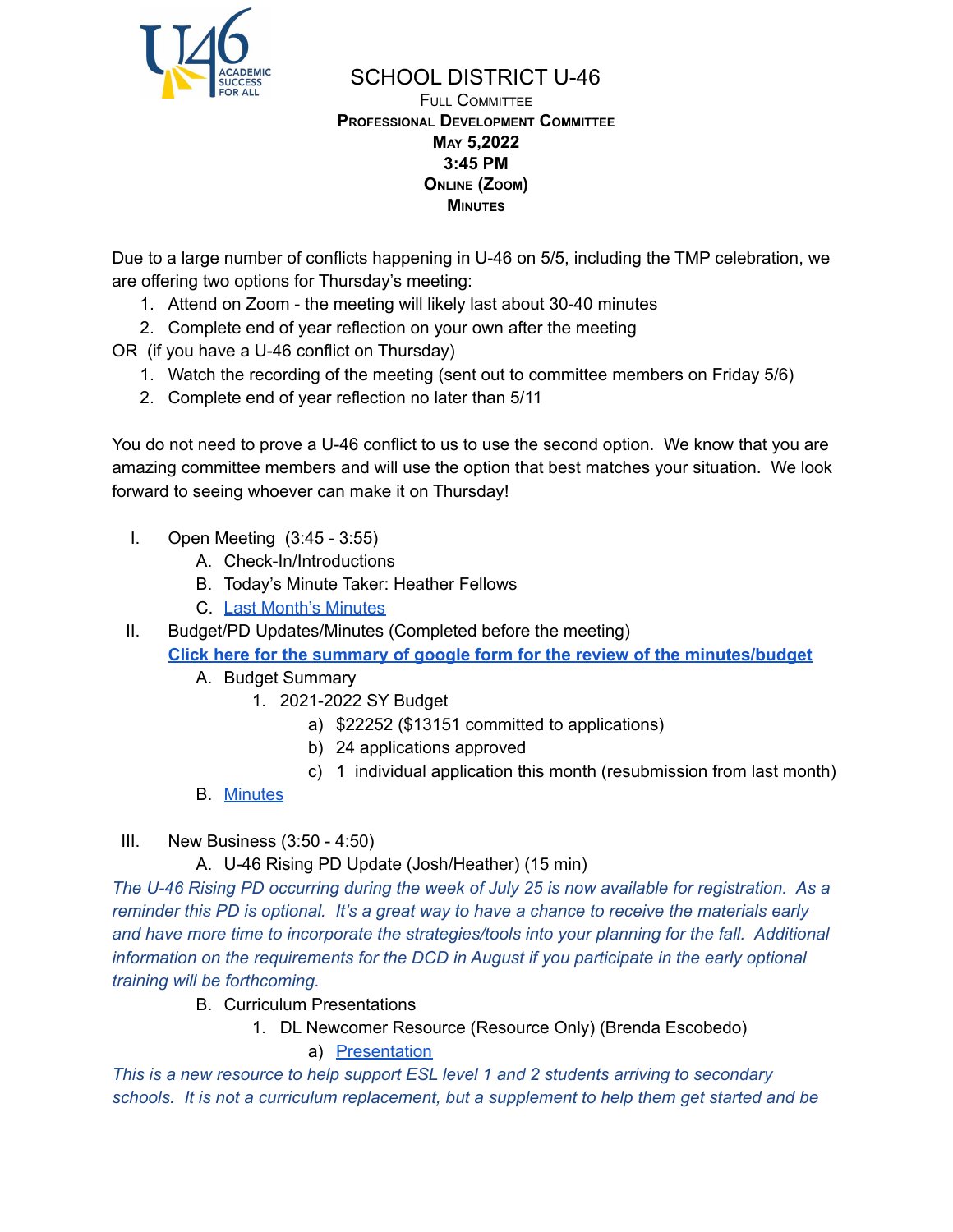

### SCHOOL DISTRICT U-46 FULL COMMITTEE **PROFESSIONAL DEVELOPMENT COMMITTEE MAY 5,2022 3:45 PM ONLINE (ZOOM) MINUTES**

able to more readily engage with the core ELA curriculum - a jump start to get them going and *help them be more successful on the current curriculum. The resource was selected by a team that included MMED staff and EL teachers form 4 middle schools and 4 high schools. The resource that was selected was an interactive ebook that can work with all technology platforms - called "Ready, Set, Go! Newcomers" This resource is fully aligned with WIDA and therefore aligned with our curriculum and content. There are two options for PD for teachers. Option A would be an afterschool paid session in August that would be a presentation of the resource* from the vendor as well as a focus on purposeful use of the resource. If a teacher can't make *Option A for some reason they can engage in Option B which will be a 1:1 session with an MMED staff member to work through how to use the resource in their classroom.*

- C. Equity Matters Symposium 2022 Update and Information (Kelly Gilbert)
	- 1. Don't forget! You can still apply to present at the symposium. [Click](https://docs.google.com/forms/d/e/1FAIpQLSdMJEd_ex-j8G8omdZMxiPKlfZwogiEO9QdBdDnvgpd2BLn_Q/viewform?usp=pp_url) here for the [form!](https://docs.google.com/forms/d/e/1FAIpQLSdMJEd_ex-j8G8omdZMxiPKlfZwogiEO9QdBdDnvgpd2BLn_Q/viewform?usp=pp_url)

*The Equity Symposium will run from August 8 - 12 next year. There will be a keynote presentation each day from 8:30 - 10 AM. Our goal is to have registration for the keynotes available before you leave for the summer. Each day will have three other opportunities for* learning - the breakout sessions. These will run at 10:15 - 11:15, 12 - 1, and 1:15 - 2:15. The *registration for these sessions will open sometime this summer. You will be able to engage in the learning before the required PD days on August 8 and 9 and then you can also choose to* engage in the learning on your PPD's during August 10 - 12. (Two of those days will be a PPD *the exact timing will depend on your building and grade leve/role) You can read more [about](https://www.u-46.org/Page/19068) the [symposium](https://www.u-46.org/Page/19068) here!*

*We are still looking for internal presenters for the symposium. Please consider sharing what is working in your classroom with your colleagues. Not sure if what you would like to present fits in with the symposium's themes? Contact Kelly Gilbert!*

#### D. Next Year with PD Committee (Sara/Heather)

*The committee will meet on Zoom next year*

*Here are the meeting [dates/times](https://docs.google.com/document/d/1Xg1_FVU9rc3knBWRDadHyL2aaTfqZHkQRQok0oapdhQ/edit?usp=sharing) for next year*

*Sara will be stepping down as co-chair due to upcoming commitments next year. We will elect a co-chair next year the same way we did this year. In August, Heather will send out an email asking for interested parties before the first meeting. Then we will vote at the September meeting and the co-chair will be in place before the October meeting. (We will miss you Sara!!!)*

> E. PD Committee Member End of Year Reflection - Please complete no later than 5/11/2022

Click here to see the summary of the [responses](https://docs.google.com/forms/d/1Zov-rPTaeCiGgER3K-KZvsocS5NjNpty6o3GEFOpCnM/viewanalytics) for the reflection form.